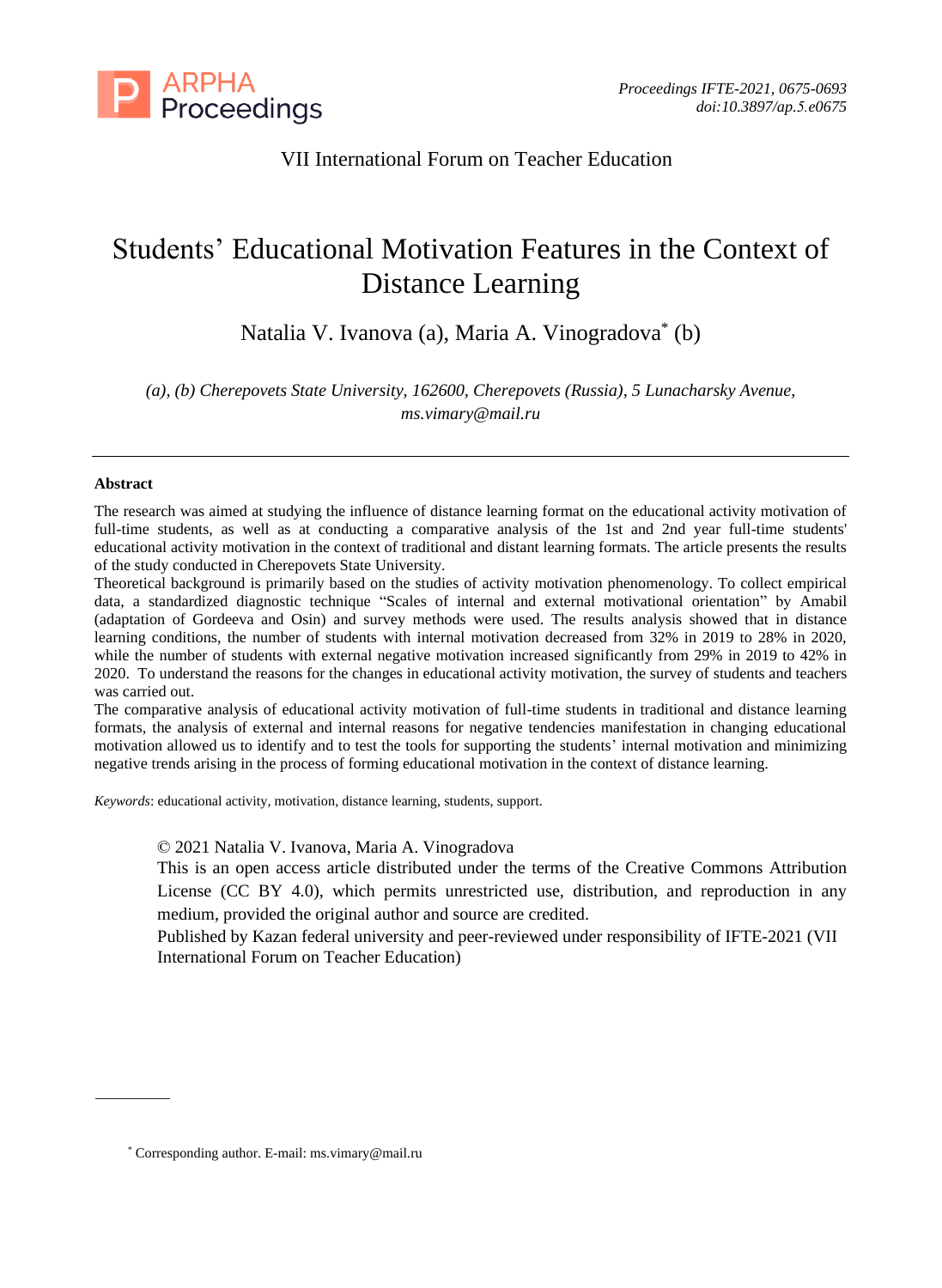#### **Introduction**

Motivational sphere formation is an integral part of future teachers' professional development and an important condition for the successful educational process at the university. Under the influence of external factors, the motivational sphere can change in terms of its stability, structure, subordination of motives, their hierarchy, which, in turn, affects the manifestation of educational activity, subject position in educational activities and students' career development (Ilyin, 2006). Various aspects of studying the educational motivation of university students in a traditional teaching format are considered in a number of studies: Gordeeva and Osin (2012), Pavlova (2005), Meshkov and Yashkova (2018), Guay, Vallerand and Blanchard (2000), Lepper, Corpus and Iyengar (2005), Linnenbrink and Pintrich (2002).

The pandemic and the transfer of training to a distance learning format have become aggravating conditions that had a significant impact on the formation of students' learning activity motivation. The influence of distance learning on the students' educational activities is confirmed by the studies conducted by Afanasyeva (2018), Gladkikh (2019), Danilov (2016), Ovchinnikov (2008), Kononykhina (2021), Skvortsov (2015), Jones and Issroff (2005), Owens, Hardcastle and Richardson (2009).

At this stage, the study which is aimed at identifying the manifestation features of the students' educational activity motivation in the context of distance learning has become relevant.

#### **Purpose and objectives of the study**

The study considers the influence of the distance learning format on the full-time students' educational activity motivation, as well as the results of the comparative analysis of the 1st and 2nd year full-time students' educational activity motivation in the context of traditional and distant learning formats.

### **Literature review**

#### *Educational activity motivation at the university*

All definitions of motivation can be divided into two groups. The first group considers motivation regarding its structure, interconnection of factors and motives (Shadrikov, 2003). In the second group, motivation is seen as a mechanism or means of realizing actual motives (Ivannikov & Izhvanov, 1998; Leontiev, 2005).

In the context of our research, it should be noted that many researchers, understanding motivation as behavior determination, distinguish the following two types: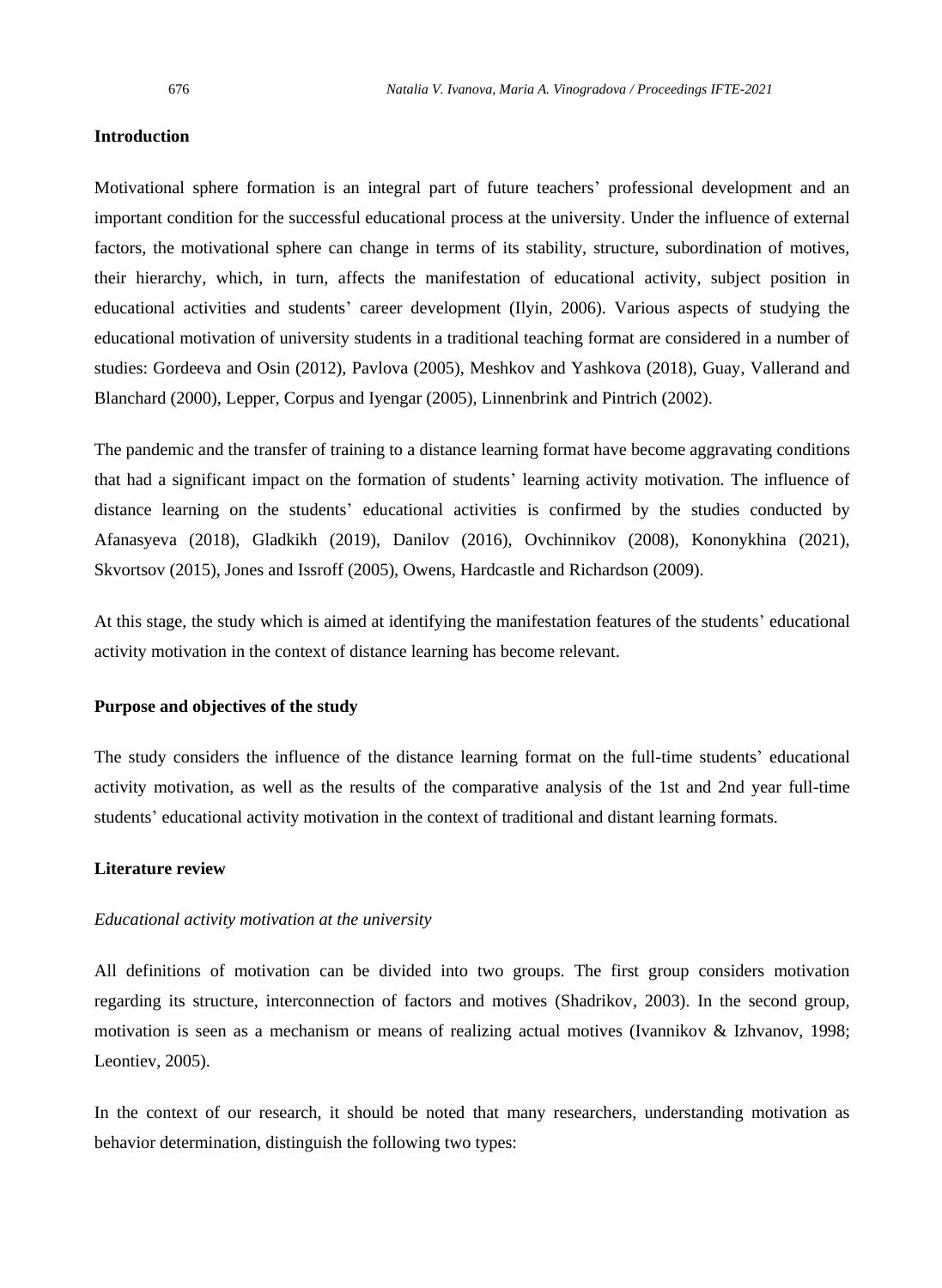- external motivation (extrinsic), not related to a certain activity, but determined by some external circumstances as related to the subject;

- internal motivation (intrinsic), associated not with external circumstances, but with the very content of the activity.

The study of motivation as an element of educational activity is singled out as an independent psychological and pedagogical problem. The main directions of studying the educational activity motivation are as follows:

- determination of the structure and mechanisms of educational motivation functioning (Bozhovich, 1972; Galperin, 1998; Kuzmina, 2002; Leontiev, 2005; Markova, 1990; Talyzina, 1988; Deci, 1975);

- identification of age-related pedagogical aspects of motivation changes in the process of school and university education (Gutkina & Pechenkov, 2006; Matyukhina, 1984; Lepper, Corpus, & Iyengar, 2005);

- determination of the role of methods, content and forms of education in the development and formation of educational motivation (Verbitsky, 1997; Voronkova, 2008; Epifanova, 2000; Orlov, Tvorogova, & Shkurkin, 1988).

The features of educational motivation of university students in the context of traditional teaching format are considered in a number of studies:

- structure, mechanisms and factors of motivation development of students' educational activity (Verbitsky & Bakshaeva, 2000; Bakshaeva, 2019; Gordeeva, 2006);

- features of educational activity motivation of the students of pedagogical universities (Pavlova, 2005);

- features of educational motivation of students demonstrating different types of academic achievements (Gordeeva & Osin, 2012).

According to Zimnyaya (2000), learning motivation is determined by a number of factors: by the educational institution where learning activities are carried out; by educational process organization; by students' subjective characteristics (age, gender, intellectual development, abilities, level of aspirations, self-esteem, interaction with other students, etc.), by the teacher's subjective characteristics and, above all, by the system of the teacher's relationship with students and to their profession; by the specifics of the subject.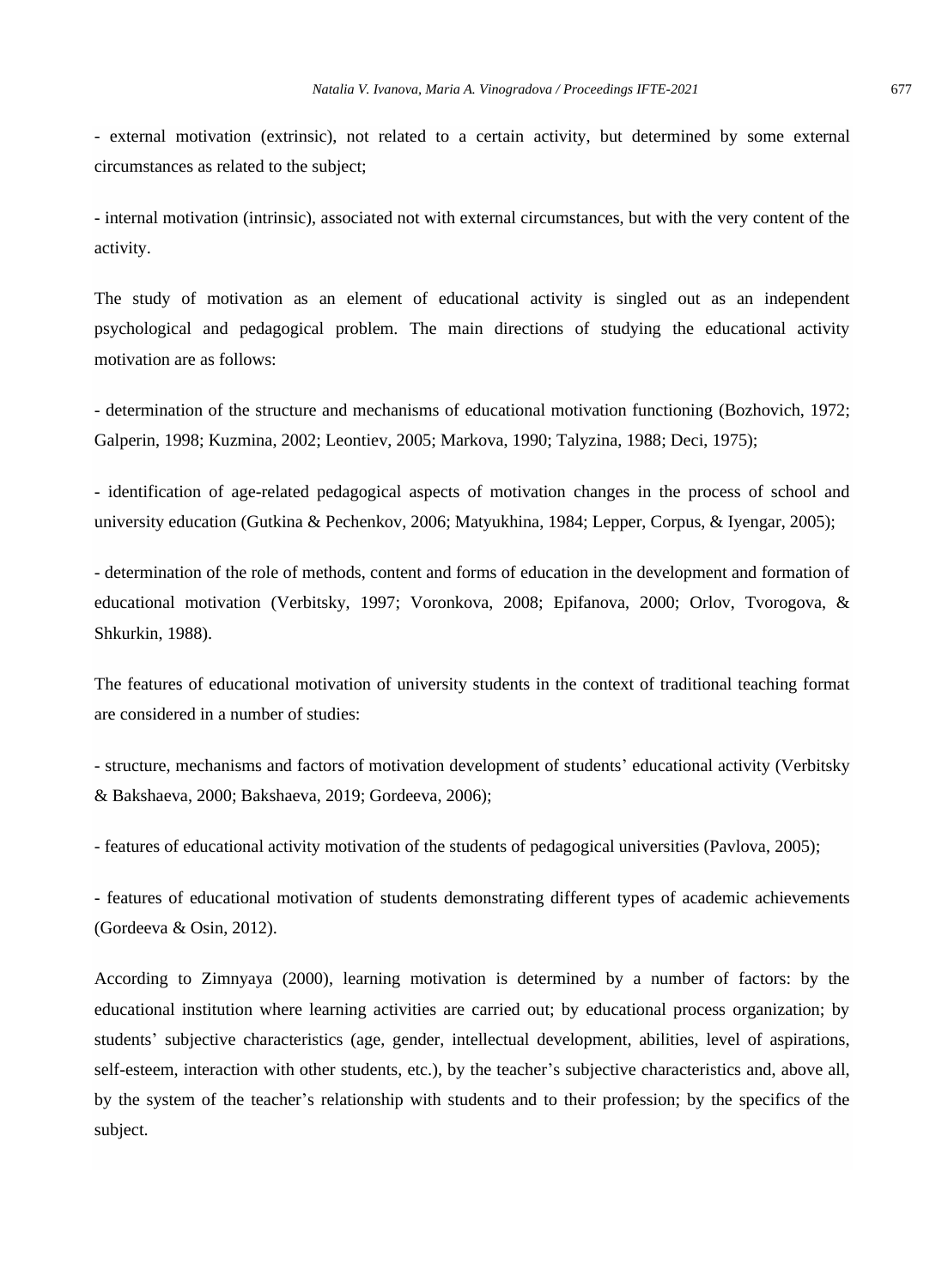The analysis can be summarized in a diagram representing the main parameters of studying motivation as a component of educational activity (Fig. 1).



Fig. 1. Parameters of studying motivation as a component of educational activity

# *Distance learning at the university*

Distance learning is understood as the transfer of some educational information to students using modern information and communication technologies, stimulating their educational activities and, if necessary, taking measures to correct. In recent decades, distance learning technology has been widely used by the leading universities in America, Europe and Russia.

Foreign studies on distance learning implementation are given in the works by Sewart (1993), Garrison and Anderson (1999), Baath (1994), Amundsen (1993), Holmberg (1998), Garrison and Shale (1994), Nipper (1989).

In Russian studies, the specific features of distance learning were studied by Shchennikov (2003), Ovchinnikov (2008).

According to the researches, distance learning has a significant potential in vocational education.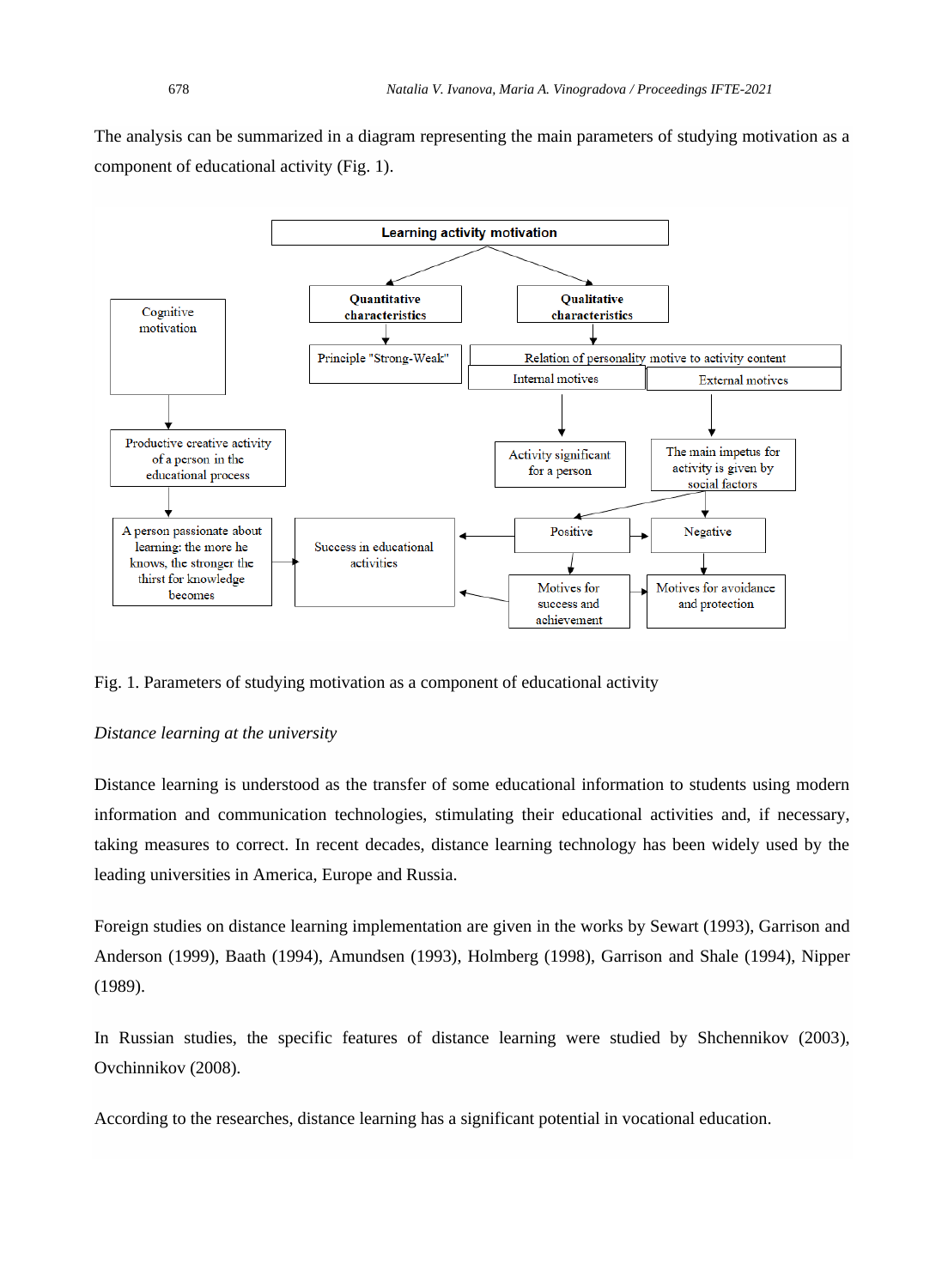Pedagogical potential of distance learning is considered in the works of Golubeva (2006), Ivannikov & Izhvanov (1998), Polat (1998), Polat, Bukharkin and Moiseeva (2004), Robert (2014), Svintorzhitskaya (2001). Distance learning as a pedagogical technology, implemented in a certain sequence under the indirect control of a teacher at a distance is studied in the works by Shuklin (2010) and Evdokimov (2006).

It should be noted that all authors are unanimous in the opinion that distance learning involves other means, methods, organizational forms of training, a different form of interaction between the teacher and the student, as well as between students, in contrast to traditional training. But at the same time, distance learning has the same component composition: goals, content, methods; organizational forms; learning tools and results. The implementation of these components in distance learning is due to the specifics of the used technological basis.

However, despite the wide coverage of the theory and practice of distance learning, the issue of the distance format influence on the manifestation of motivation for educational activities, as well as the identification of effective ways to maintain internal motivation of students, remains insufficiently studied.

#### **Methodology**

The research was carried out on the basis of Cherepovets State University in several stages. The study included 4 stages.

*The first research stage*: the first term of the 2019-2020 academic year

The participants in the experiment: 72 full-time freshmen of 44.03.05 Pedagogical Education (with two training profiles).

The purpose of the first research stage: analysis of the conceptual and terminological research field apparatus; analysis of the ratio of external and internal motivation of students in traditional learning conditions.

The research methods:

- theoretical (analysis of psychological and pedagogical literature);

- empirical (standardized diagnostic technique "Scales of internal and external motivational orientation" by Amabil (adaptation of Gordeeva and Osin, 2012);

- quantitative data analysis.

*The second research stage*: June 2020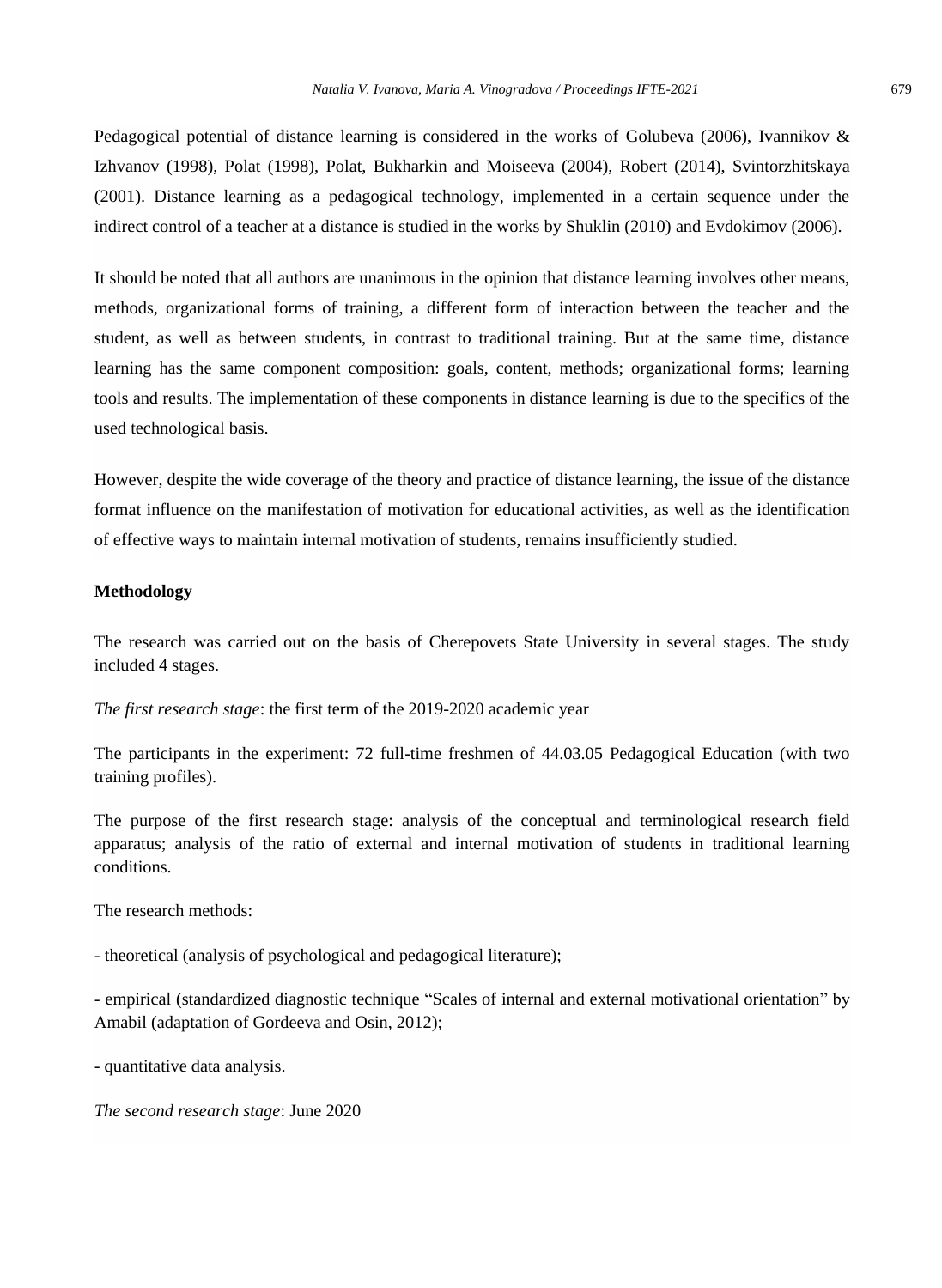The participants in the experiment: 72 full-time freshmen of 44.03.05 Pedagogical Education (with two training profiles).

The purpose of the second research stage: influence of distance learning on the ratio of external and internal motivation of the students.

The research methods:

- standardized diagnostic technique "Scales of internal and external motivational orientation" of T. Amabil (adaptation of Gordeeva and Osin, 2012);

- survey methods;

- quantitative data analysis.

*The third research stage*: the first term of the 2020-2021 academic year

The participants in the experiment: 72 full-time second year students of 44.03.05 Pedagogical Education (with two training profiles).

The purpose of the third research stage: minimizing negative trends arising in the process of forming educational motivation in distance learning.

The research method: approbation of the tools for supporting the internal motivation of students.

*The fourth research stage*: December 2020

The participants in the experiment: 72 full-time second year students of 44.03.05 Pedagogical Education (with two training profiles).

The purpose of the fourth research stage: effectiveness assessment of the tools for supporting the internal motivation of students.

The research methods:

- standardized diagnostic technique "Scales of internal and external motivational orientation" by Amabil (adaptation of Gordeeva and Osin, 2012);

- quantitative data analysis.

### **Results**

The experiment involved 72 full-time students of 44.03.05 Pedagogical Education (with two training profiles). Participation in the study was voluntary.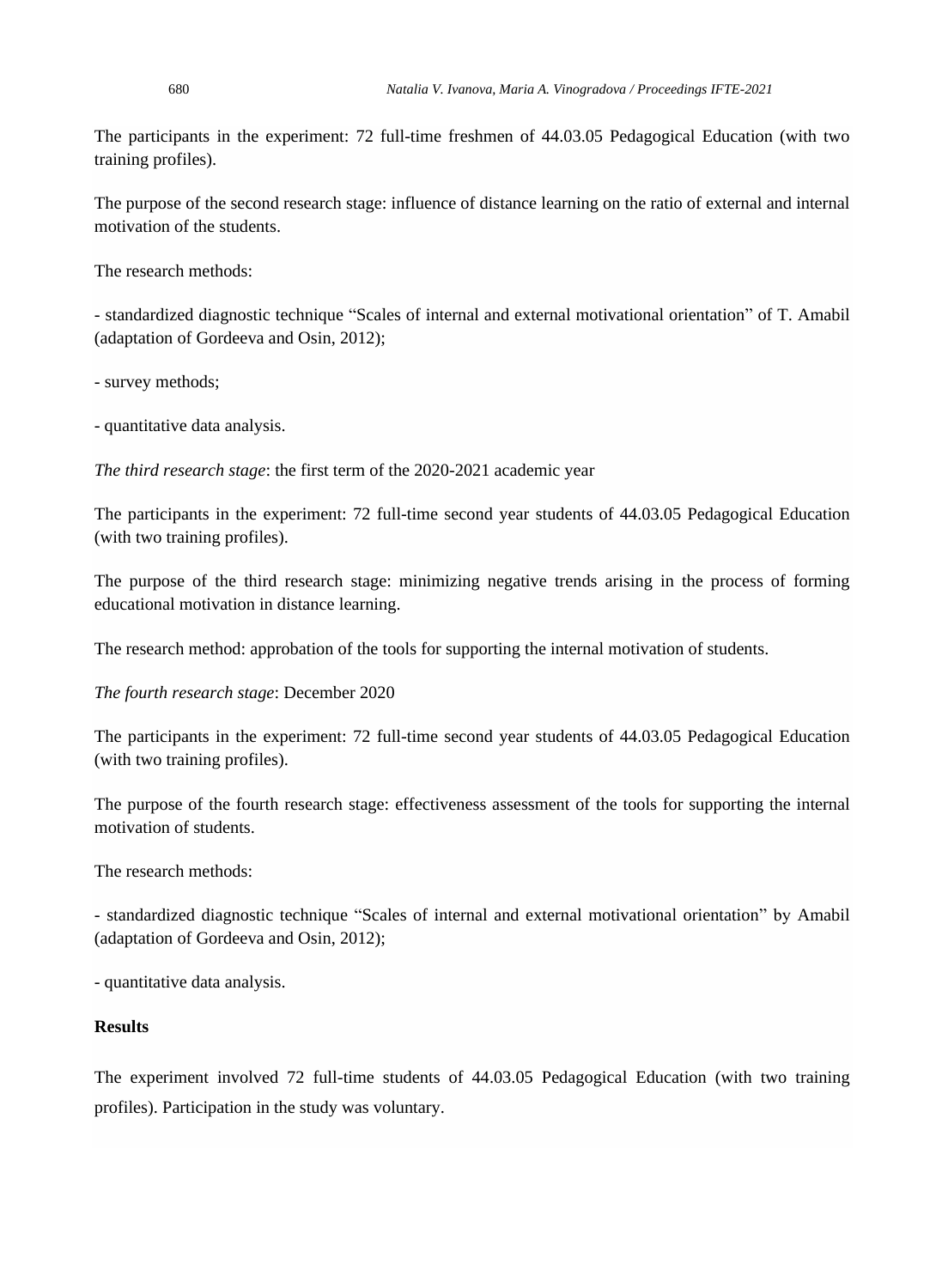The first stage was implemented in the first term of the 2019-2020 academic year. It included the annual monitoring of the freshmen's educational motivation. The research was aimed at determining the dominant motives for entering a university and choosing a specialty, as well as identifying the type of motive for the students' educational activity. The results obtained are used in the educational process in order to prevent maladjustment and academic failure.

The results of the first stage are given in Table 1.

Table 1. The ratio of external and internal motivation of students at the beginning of the 2019-2020 academic year

| Field of study and         |                      | <b>External motivation</b>       | <b>Internal motivation</b> |               |                 |               |
|----------------------------|----------------------|----------------------------------|----------------------------|---------------|-----------------|---------------|
| specialization             | positive<br>negative |                                  |                            |               |                 |               |
|                            | <b>Absolute</b>      | $\frac{0}{0}$<br><b>Absolute</b> |                            | $\frac{6}{9}$ | <b>Absolute</b> | $\frac{6}{9}$ |
|                            | value                |                                  | value                      |               | value           |               |
| Preschool education        | 15                   | 21                               | 10                         | 14            | 9               | 13            |
| Additional education       |                      |                                  |                            |               |                 |               |
| Primary education          | 13                   | 18                               | 11                         | 15            | 14              | 19            |
| Organization of            |                      |                                  |                            |               |                 |               |
| extracurricular activities |                      |                                  |                            |               |                 |               |
| Total                      | 28                   | 39                               | 21                         | 29            | 23              | 32            |

The results analysis of the first assessment in the 1st term of the 2019-2020 academic year showed the following: 23 students (32%) revealed internal motivation, 49 students - external, of which 39% - external positive, and 29% - external negative motivation. The data obtained are similar to the results of the annual diagnostics of the educational activity motivation, which is carried out while adapting the freshmen to educational activities at the university. Table 2 shows the ratio of the students' external and internal motivation during two previous years.

Table 2. The comparative analysis of external and internal motivation of students at the beginning of the 2018-2019 and 2019 -2020 academic years

| <b>Field of study and</b> |                          | <b>External motivation</b> | <b>Internal motivation</b> |               |                          |               |
|---------------------------|--------------------------|----------------------------|----------------------------|---------------|--------------------------|---------------|
| specialization            | positive<br>negative     |                            |                            |               |                          |               |
|                           | <b>Absolute</b><br>value | $\frac{6}{9}$              | <b>Absolut</b><br>e value  | $\frac{6}{9}$ | <b>Absolute</b><br>value | $\frac{0}{0}$ |
| 2018-2019                 | 27                       | 39                         | 20                         | 29            | 22                       | 32            |
| 69 people<br>2019-2020    | 28                       | 39                         | 21                         | 29            | 23                       | 32            |
| 72 people                 |                          |                            |                            |               |                          |               |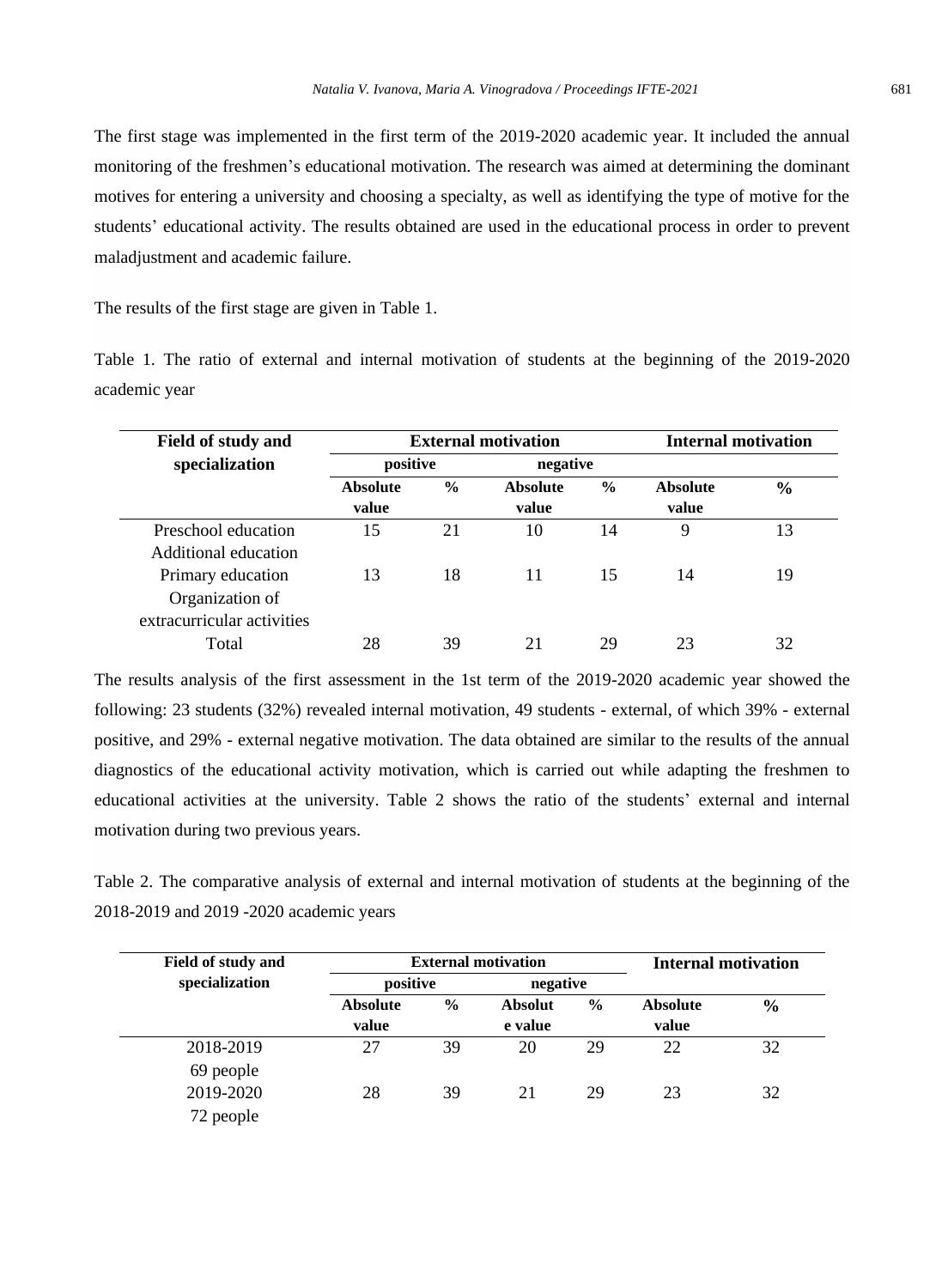Thus, it can be stated that the majority of first-year students (about 70%) shows external motivation for learning activities in traditional learning conditions.

The second assessment was carried out in June 2020 after three months of distance learning. The results are shown in Table 3.

Table 3. The ratio of external and internal motivation of students at the end of the 2019-2020 academic year

| <b>Field of study and</b>  |                 | <b>External motivation</b> | <b>Internal motivation</b> |               |          |               |  |
|----------------------------|-----------------|----------------------------|----------------------------|---------------|----------|---------------|--|
| specialization             | positive        |                            | negative                   |               |          |               |  |
|                            | <b>Absolute</b> | $\frac{6}{6}$              | Absolu                     | $\frac{6}{9}$ | Absolute | $\frac{6}{6}$ |  |
|                            | value           |                            | te                         |               | value    |               |  |
|                            |                 |                            | value                      |               |          |               |  |
| Preschool education        | 13              | 20                         | 13                         | 20            | 8        | 12            |  |
| Additional education       |                 |                            |                            |               |          |               |  |
| Primary education          | 9               | 10                         | 17                         | 22            | 12       | 16            |  |
| Organization of            |                 |                            |                            |               |          |               |  |
| extracurricular activities |                 |                            |                            |               |          |               |  |
| Total                      | 22              | 30                         | 30                         | 42            | 20       | 28            |  |

The number of students showing internal motivation decreased to 28%, while the number of students with external negative motivation increased significantly. The data obtained differed significantly from the results of the annual monitoring of educational activity motivation, which are given in Table 4.

Table 4. The ratio of external and internal motivation of teacher training students at the end of the 2018- 2019 and 2019 -2020 academic years

| <b>Field of study and</b> |                          | <b>External motivation</b> | <b>Internal motivation</b> |               |                          |               |
|---------------------------|--------------------------|----------------------------|----------------------------|---------------|--------------------------|---------------|
| specialization            | positive<br>negative     |                            |                            |               |                          |               |
|                           | <b>Absolute</b><br>value | $\frac{6}{9}$              | <b>Absolute</b><br>value   | $\frac{6}{9}$ | <b>Absolute</b><br>value | $\frac{6}{6}$ |
| 2018-2019                 | 28                       | 41                         | 12                         | 17            | 29                       | 42            |
| 69 people                 |                          |                            |                            |               |                          |               |
| 2019-2020                 | 22                       | 30                         | 30                         | 42            | 20                       | 28            |
| 72 people                 |                          |                            |                            |               |                          |               |

Every year, the second assessment showed an increase in the number of students with internal motivation, while the number of students with external negative motivation decreased significantly. But in the context of distance learning, this tendency did not manifest itself.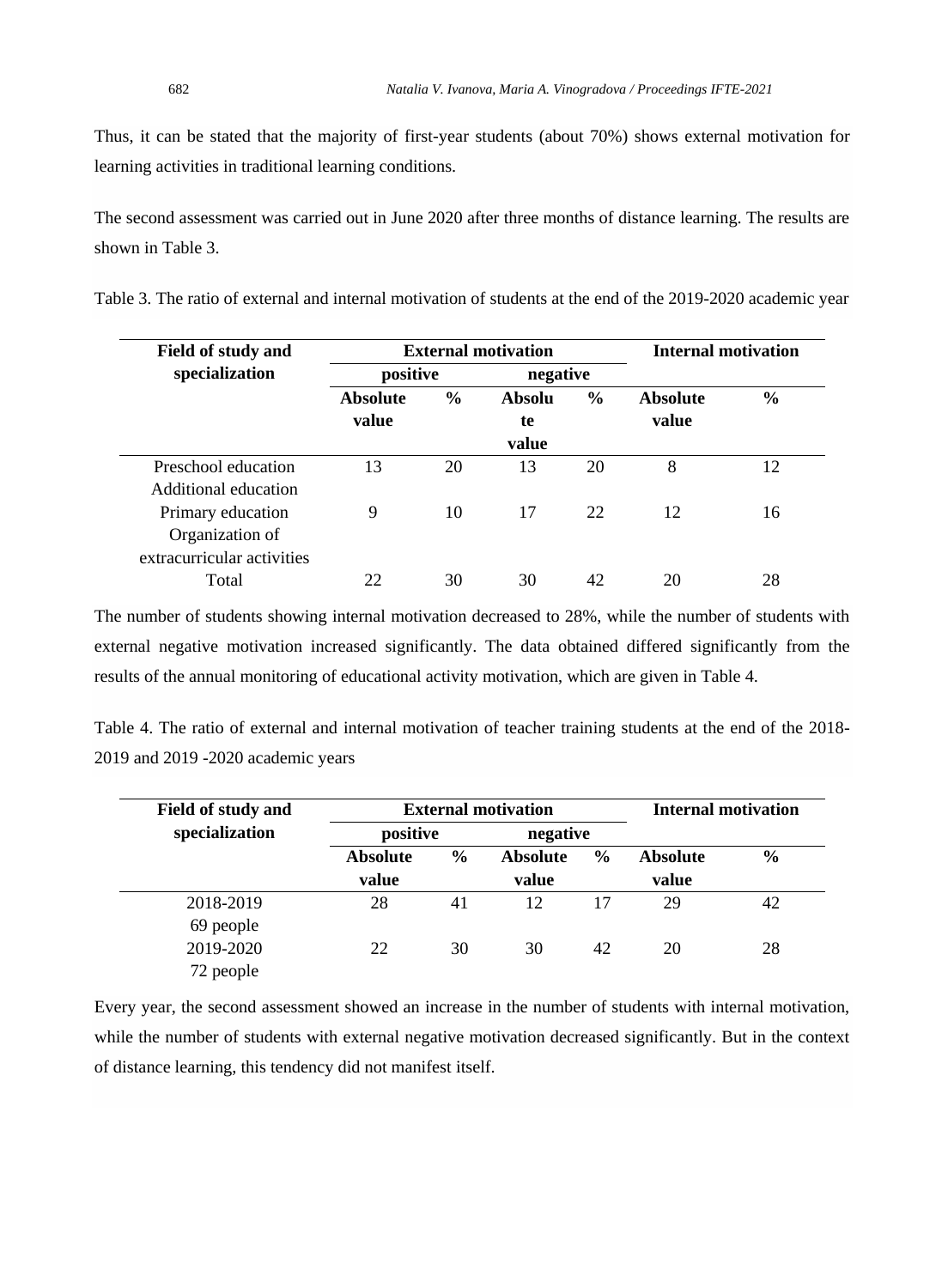To understand the reasons for the changes in educational activity motivation, an additional survey of the students and teachers was carried out. The purpose of the survey was to identify the main difficulties that students experienced at distance learning.

The analysis of the results made it possible to single out two groups of reasons:

- external reasons associated with the organization of the educational process, in general, and learning activities in the classroom, in particular;

- internal reasons associated with psychological and personal features of the students.

When characterizing external reasons, almost all of the surveyed students (94%) highlighted a lack of feedback from the teacher. The lack of an assessment from the part of the teacher about the completed assignment in class reduced the pace of educational activity. Mistakes at the very beginning of the assignments led to an incorrect result, while the students could not independently determine the location of the mistake. This was especially evident for the students with external positive motivation. The students from this particular group showed a tendency to manifest internal negative motivation in the second assessment. The teachers noted that in distance learning, even via a video link, it is difficult to timely respond to all student requests. Also, the teachers noted that, without seeing the students' reply to the task or question, it was difficult for them to choose the means of pedagogical influence in the educational process.

It should be noted that the feedback from the student community is also significant for the students: 63% noted that it is easier for them to respond in groups and to have the opportunity to see their support.

The students' main psychological characteristics, which determined the internal reasons for negative tendencies manifestation in changing educational motivation, were a low or insufficient level of volatility, stability and concentration of attention. This was shown by the survey of students and teachers. The traditional one-and-a-half-hour lecture format is not effective in the remote interaction. Many students (89%) noted difficulties in choosing the means of educational activity and in using internal mental actions, such as analysis, synthesis, classification. In the classroom the students expected a clear algorithm of actions from the teacher. This was confirmed by the teachers' responses. In addition, the students had a difficulty in perceiving and maintaining the aim of the lesson. Also, all students pointed to the difficulty of self-organization without external control.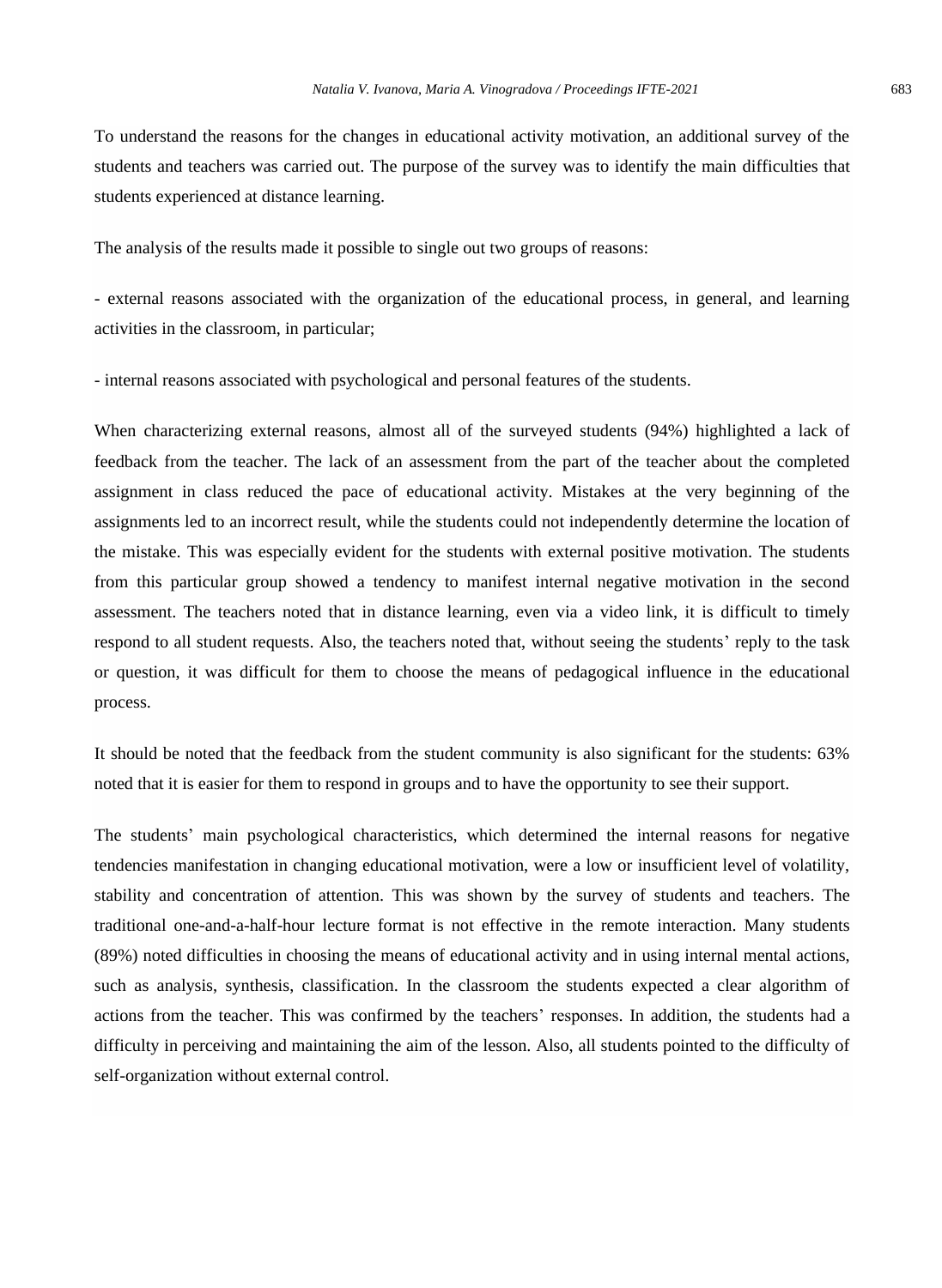Thus, the results of the first and second research stages confirmed the need to search for additional means of forming and maintaining positive motivation for the students' learning activities at distance learning.

The third stage research was carried out during the summer exam period and in the first semester of the 2020-2021 academic year. The changes in the traditional system of the university motivational environment were determined on the basis of the analysis of difficulties identified by the students. We have defined two areas of work:

- 1) determining and implementation of different feedback formats in the educational process and new formats of educational assignments;
- 2) determining and implementation of methods for the development of students' self-organization and self-control as important educational qualities for distance learning.

It should be noted that the division into these directions is conditional. Each task or educational format, to one degree or another, ensures the implementation of each direction. This contributes to the formation of "cross-cutting motivation", which affects the external and internal aspects of the educational process.

Within the framework of the first direction, the content of the studied material is structured into blocks, each holding the student's attention for no more than 10-15 minutes. You can use a series of presentations, each containing 15-20 slides with interlinear text, or text presentation formats. It is important that they are easy to read and that key ideas should be highlighted.

The form of the studied material control can be a completion of the tasks of two types: tests and cases. The student can check the test results immediately, the answers are given on the last page of the text or the last slide of the presentation. The example of a formulation that motivates to complete the task independently: "The test is not assessed; it is used as a training exercise. In case of an incorrect answer, you must click on the hyper-link located opposite to each answer; it will refer to the necessary information. It is necessary to start an assignment in the format of a case, which will be assessed, after you have no mistakes in the test".

The feedback at the lesson, when students are supposed to speak, for example, with a presentation of a solved case, can be organized as a chat vote based on the criteria for evaluating the answer, which students are familiar with when giving out the assignment. In the process of answering in the chat, an expert survey protocol is formed, and the student can see his/her strengths and weaknesses.

The assignments for practical exercises should also be transformed. First of all, this concerns the task volume.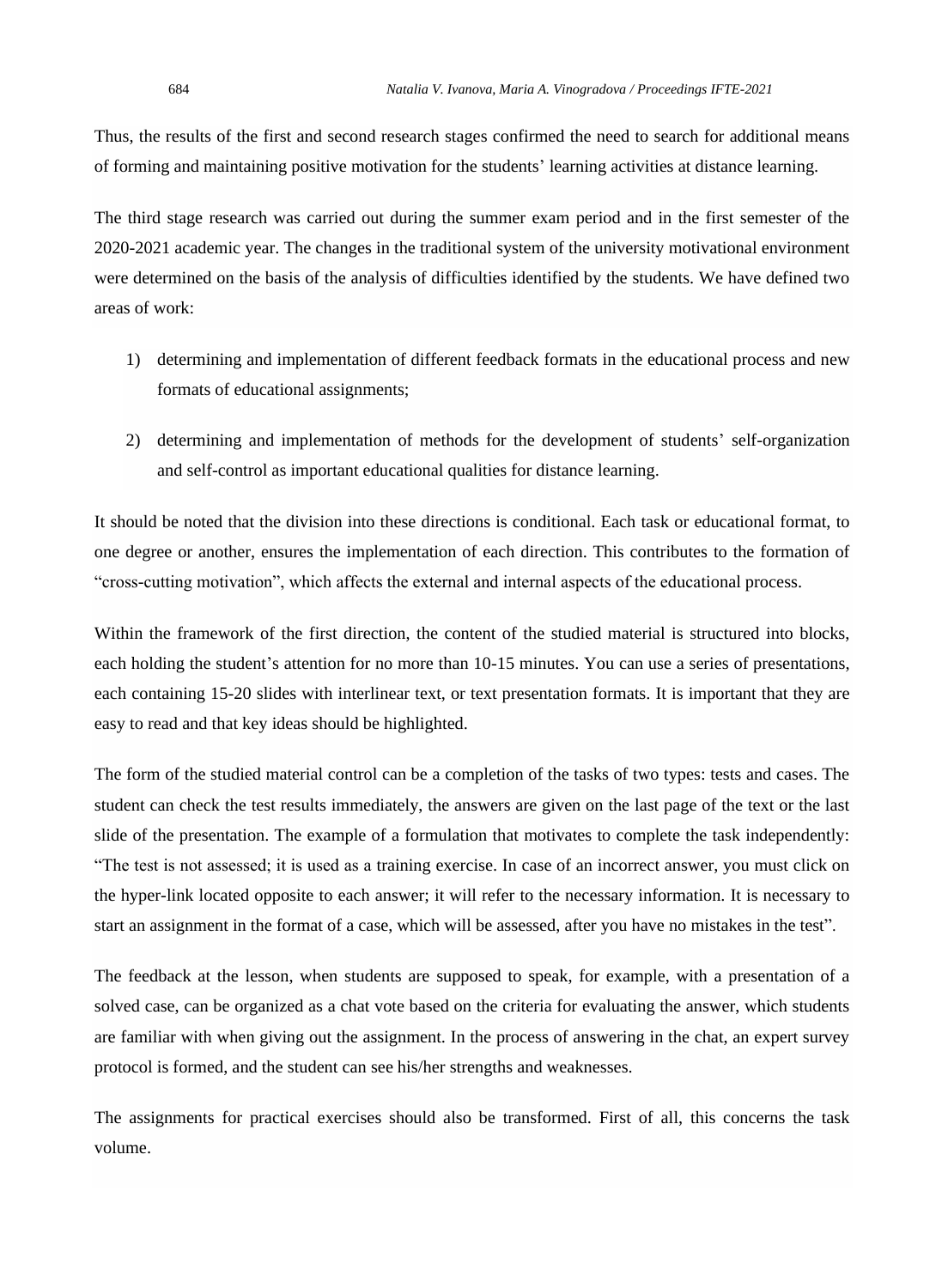As an example, we can give the theme of the course "Methodology of Pedagogical Research", which deals with the formation of students' competencies in determining the methodological apparatus. In the traditional format, this topic is mastered by the students in 1 hour of lectures and 4 hours of practical training. An effective, offline format is a collective way of teaching, when students are divided into subgroups, and after a certain period of time 2-3 teams take turns to display the results on the screen. Comparison and correction of mistakes is carried out. In a remote format, collaborative ways of working are difficult to organize. In this case, the most effective will be the use of elements of gamification and the method of a deliberate mistake.

The task is split into parts. On the presentation slide, the topic and answer options are written. Among them there are the numbered correct and incorrect answers. The student in the chat under his/her own name is to write the correct answer. The teacher immediately sees mistakes, both individual and group, systemic. But in order for the student to learn to identify the components of the methodological apparatus not only on the basis of the choice from the proposed answers, he/she has to independently complete an individual task and send it to the teacher. At the same time, this task can be educational and reflexive in order to simultaneously provide feedback and develop the student's independence in educational activities, which will contribute to a better comprehension of the material. The task can be formulated as follows: "Identify the components of the methodological apparatus. Each component is assessed as a separate assignment. Rate yourself on a five-point scale for each completed assignment. In the notes, you can write what difficulties you have encountered in the process of completing each task".

The example of such reflective task is given in Table 5.

Table 5. The example of educational-reflexive task on the topic "Pedagogical conditions for overcoming anxiety of 5-6 years old children"

| <b>Component of</b>            | <b>Respond</b>             | Self-      | <b>Notes</b> | Teacher's  | <b>Comments</b> |
|--------------------------------|----------------------------|------------|--------------|------------|-----------------|
| the research<br>methodological |                            | assessment |              | assessment |                 |
| apparatus                      |                            |            |              |            |                 |
| Aim                            | Determine pedagogical      |            |              |            |                 |
|                                | conditions for overcoming  | 5          |              | 5          |                 |
|                                | anxiety of 5-6-year-old    |            |              |            |                 |
|                                | children                   |            |              |            |                 |
| Object                         | The process of overcoming  |            |              |            |                 |
|                                | anxiety of 5-6-year-old    | 5          |              | 5          |                 |
|                                | children                   |            |              |            |                 |
| Subject                        | Pedagogical conditions for | 5          |              | 5          |                 |
|                                | overcoming anxiety of 5-6- |            |              |            |                 |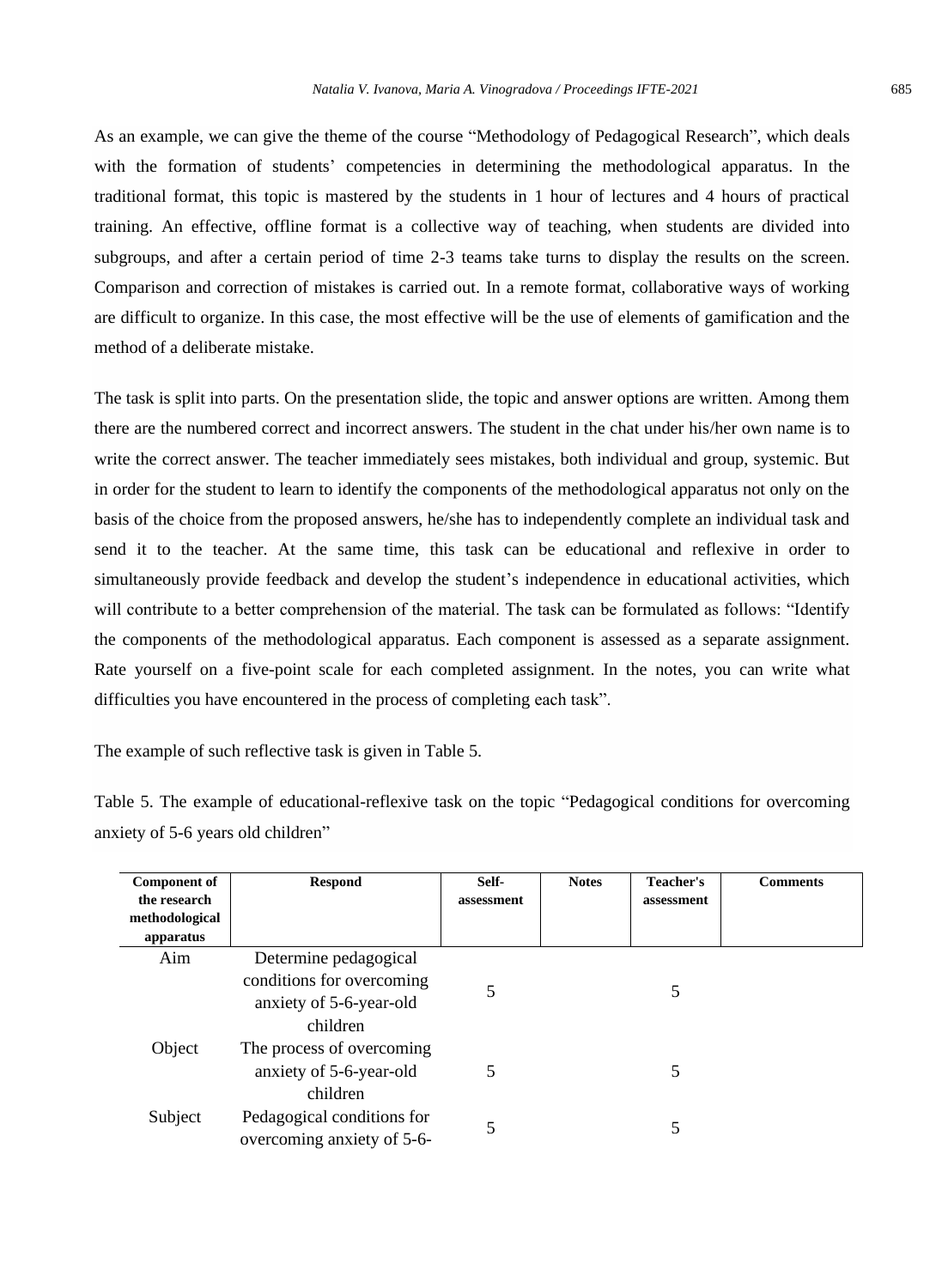|              | year-old children           |   |   |                     |
|--------------|-----------------------------|---|---|---------------------|
| <b>Tasks</b> | 1. To theoretically         |   |   | The first<br>task   |
|              | substantiate the research   |   |   | needs<br>be<br>to   |
|              | problem                     |   |   | specified. There    |
|              | 2. To identify the level of |   |   | task<br>is no<br>to |
|              | anxiety of 5-6-year-old     |   |   | analyze<br>the      |
|              | children                    |   |   | pedagogical         |
|              | 3. To formulate             |   |   | conditions          |
|              | recommendations for         | 5 | 4 | implemented<br>in   |
|              | overcoming anxiety in pre-  |   |   | pre-schools.<br>In  |
|              | schools                     |   |   | task 3, the age of  |
|              |                             |   |   | children is not     |
|              |                             |   |   | indicated<br>and    |
|              |                             |   |   | recommendation      |
|              |                             |   |   | S<br>are<br>not     |
|              |                             |   |   | specified.          |
| Hypothesis   | Overcoming anxiety of 5-    |   |   | The highlighted     |
|              | 6-year-old children will be |   |   | condition<br>is     |
|              | more effective when         |   |   | but<br>correct      |
|              | interacting with families   |   |   | insufficient<br>as  |
|              |                             |   |   | several             |
|              |                             |   |   | conditions must     |
|              |                             |   |   | highlighted.<br>be  |
|              |                             |   |   | Think<br>about      |
|              |                             |   |   | kind<br>what<br>of  |
|              |                             |   |   | creative<br>games   |
|              |                             |   |   | you can use.        |

In the distance learning, it is very difficult to implement educational tasks related to analysis, synthesis and classification. In this case, you can gradually complicate the tasks. For example, invite students to prepare a visualization of a diagram that reflects the relationship between the object and the subject of the research. For its implementation, the student must actualize the knowledge that the object of research is wider than the subject of research, and present the vision of this thesis. Then students are given a ready-made version of visualization (Figure 2) and asked the question: "Do you agree with this representation of the relationship between the object and the subject of the research. Prove your answer, give examples".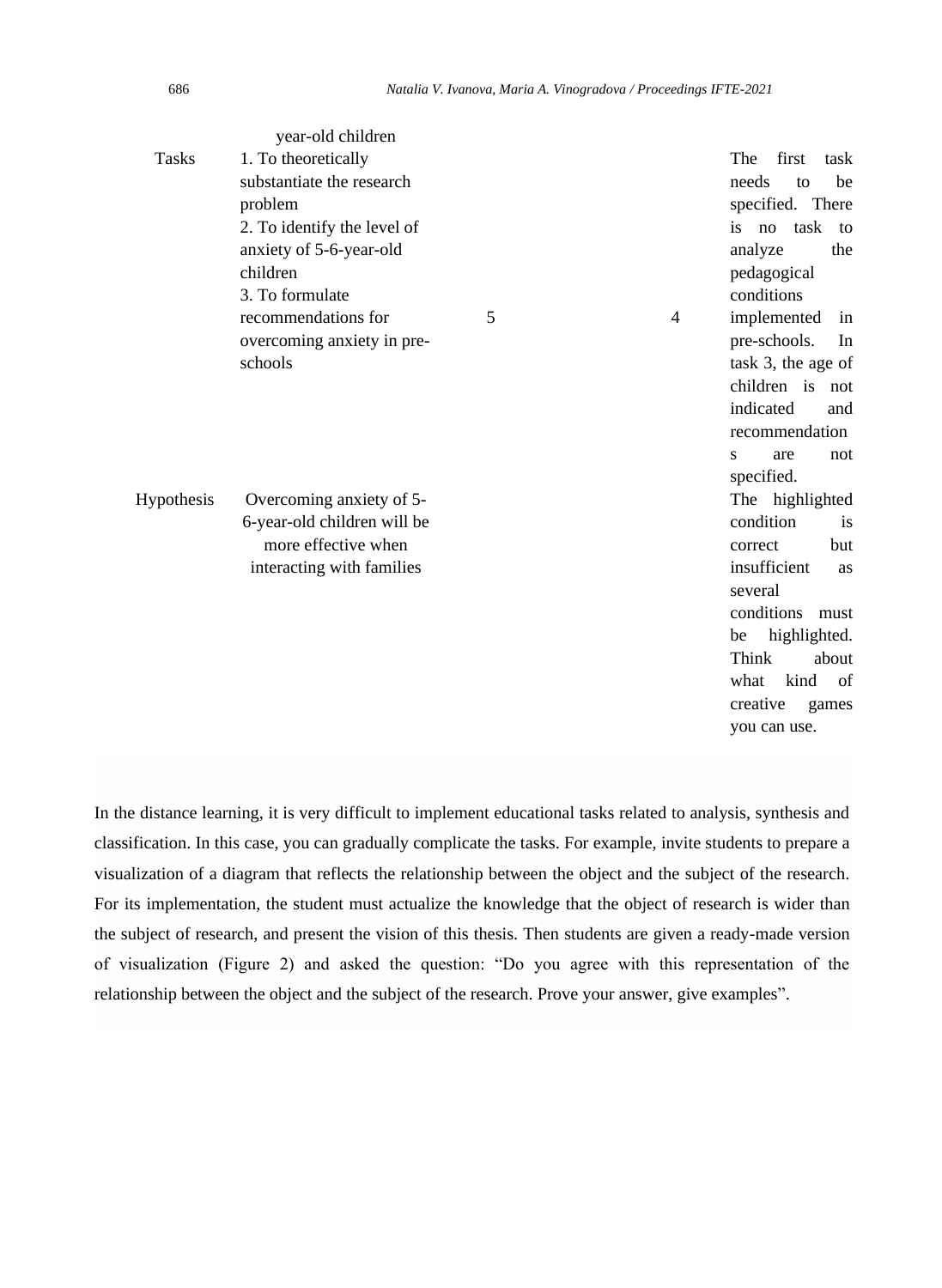

Fig. 2. Example of a task on the ratio of the object and the subject of research

Within the framework of the second direction, implying the student's self-organization and self-control development as important educational qualities in distance learning, you can use a roadmap indicating the sections, modules, topics, deadlines, assignments, points, feedback forms. In addition, students need to provide a guide (navigator) for the electronic resources offered by the teacher. Since, within the framework of traditional communication, the teacher at any time can pay attention to a particular source or resource. The student, studying independently, has to provide the information about the reference to a certain topic or task. The roadmap should be updated on the screen at each lesson and students should see their progress in the course study. At each stage, the teacher determines the key knowledge, abilities, skills, competencies that the student should master. Such guidelines will help the student to understand why he/she has not succeeded in this or that task.

Change in the class format is a connection uniting both directions and forming "cross-cutting motivation". They become integrated and include an appropriate combination of lecture material, practical tasks, various forms of control and verification, reflective tasks. An hour and a half classroom time can be planned the following way:

1. Demonstration of the roadmap indicating the "educational location" in the course information space - 3 minutes.

2. Presenting a new material using different visualization options -15 minutes.

3. Practical task - 10 minutes.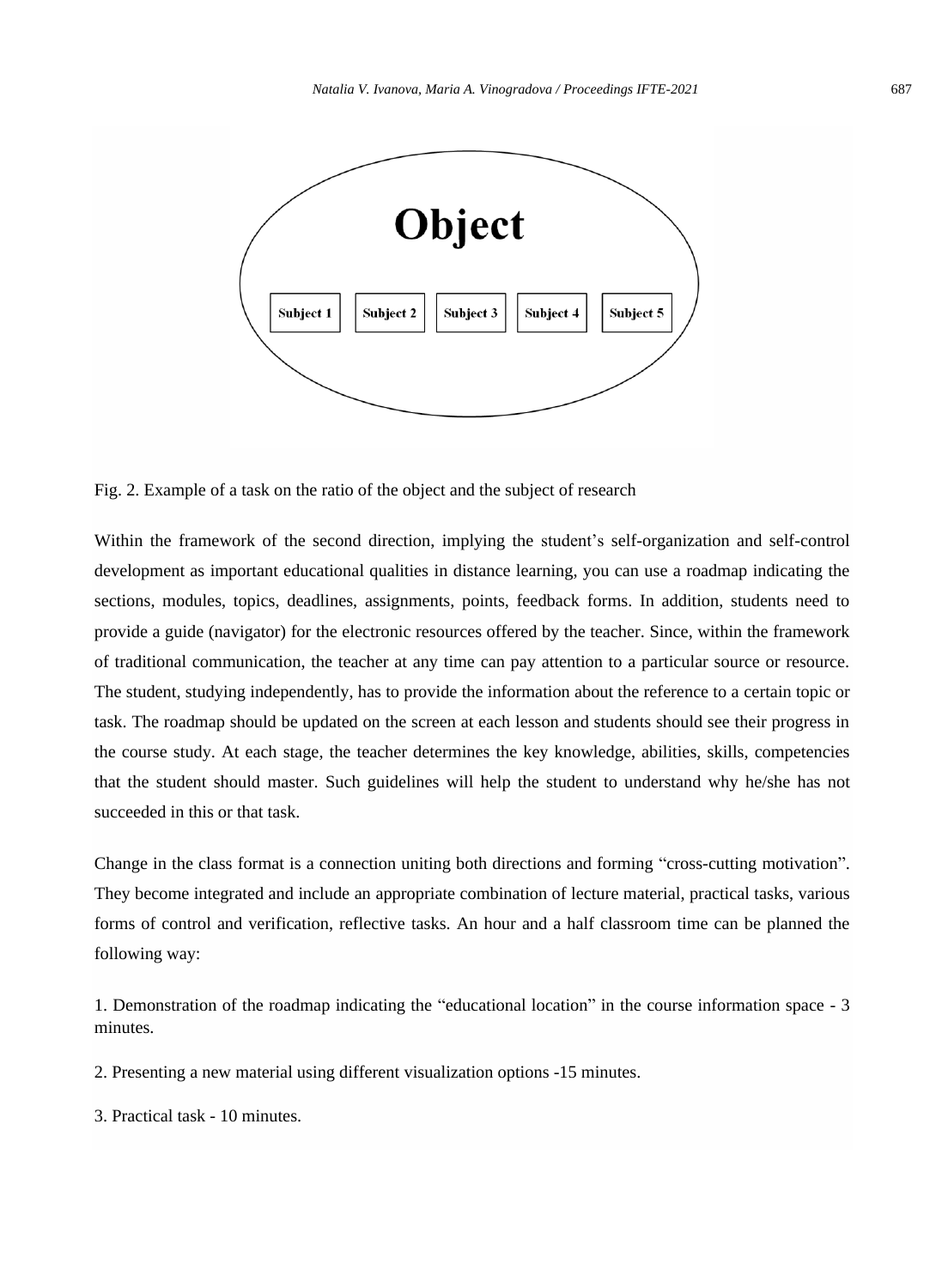4. Checking the completed tasks - 10 minutes.

5. Continuation of the lecture - 15 minutes.

6. Viewing video content supporting the new material - 5-7 minutes.

7. Reflexive task 5-7 minutes.

8. Continuation of the lecture -15 minutes.

9. Explanation of the task for the next lesson using visualization and a guide (navigator) - 8 minutes.

The fourth stage of research was carried out in December 2020. The next assessment, conducted the same month, showed a positive trend in the development of motivation for learning activities. The results are shown in Table 6.

Table 6. The ratio of external and internal motivation of the students in the 2020-2021 academic year

| Field of study and         |                 | <b>External motivation</b> | <b>Internal motivation</b> |               |                 |               |
|----------------------------|-----------------|----------------------------|----------------------------|---------------|-----------------|---------------|
| specialization             | positive        |                            | negative                   |               |                 |               |
|                            | <b>Absolute</b> | $\frac{6}{6}$              | <b>Absolute</b>            | $\frac{6}{9}$ | <b>Absolute</b> | $\frac{6}{6}$ |
|                            | value           |                            | value                      |               | value           |               |
| Preschool education        | 21              | 29                         | 6                          | 8             | 10              | 14            |
| Additional education       |                 |                            |                            |               |                 |               |
| Primary education          | 17              | 24                         | 4                          | 6             | 14              | 19            |
| Organization of            |                 |                            |                            |               |                 |               |
| extracurricular activities |                 |                            |                            |               |                 |               |
| Total                      | 38              | 53                         | 10                         | 14            | 24              | 33            |

The analysis of the data showed the following: the number of students with external positive motivation increased (53%); there has been a tendency towards an increase in the number of students with internal motivation for learning activities.

#### **Discussion**

The transfer of the educational process at the university to a distance format has led to the emergence of a number of negative trends regarding the students' educational motivation: the number of students with internal motivation has decreased and the number of students with external negative motivation has significantly increased.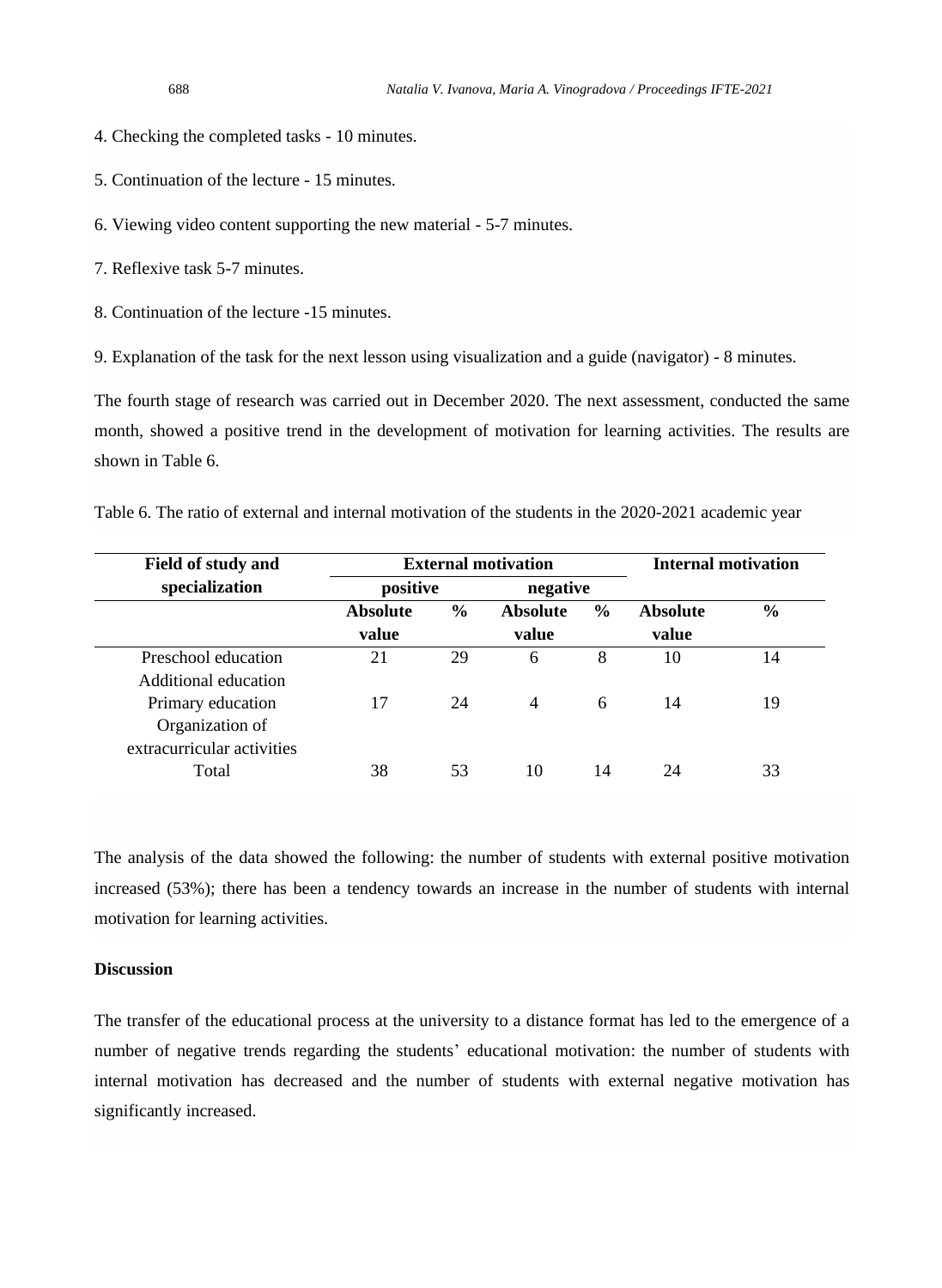The empirical research has shown that this is due not only to the organization of the educational process, but also to a large extent to the psychological characteristics of students, including the peculiarities of mental processes development in the cognitive sphere. In addition, the ascertaining stage confirmed the dependence of the formation of certain educational qualities and the type of educational motivation.

Based on this, we have identified two main groups of changes in the motivational educational environment of the university when implementing distance learning format: the use of various types of educational tasks and feedback to maintain the arbitrariness of mental cognitive processes and arranging the conditions for the development of important educational qualities (self-organization, self-control) by visualizing the reference stimuli-symbols of external and internal control (guide, roadmap for studying the discipline, etc.).

We consider structural and technological changes in the lecture system of traditional teaching to be extremely important. A variety of options and models for designing the logistics of the course content can be implemented based on the use and combination of different types of educational activities and visualization formats, which support the formation of "cross-cutting motivation" to ensure the relationship between the external and internal aspects of the educational process.

#### **Conclusion**

Diagnostics of the educational activity motivation of full-time pedagogical education students (with two specializations) has revealed negative trends in its manifestation: a decrease in the number of students with internal motivation and a significant increase in the number of students with external negative motivation. The comparative analysis of the full-time students' educational activity motivation in the conditions of traditional and distance learning formats has allowed us to identify and test the tools for supporting the internal motivation of students and minimizing negative trends arising in the process of forming educational motivation in distance learning.

Due to the fact that distance learning format is becoming an integral part of the educational process at the university, the problem of developing various models for designing the motivational component of the educational space for training future teachers in a mixed learning format becomes urgent.

#### **Funding**

The authors have no funding to report.

# **Competing interests**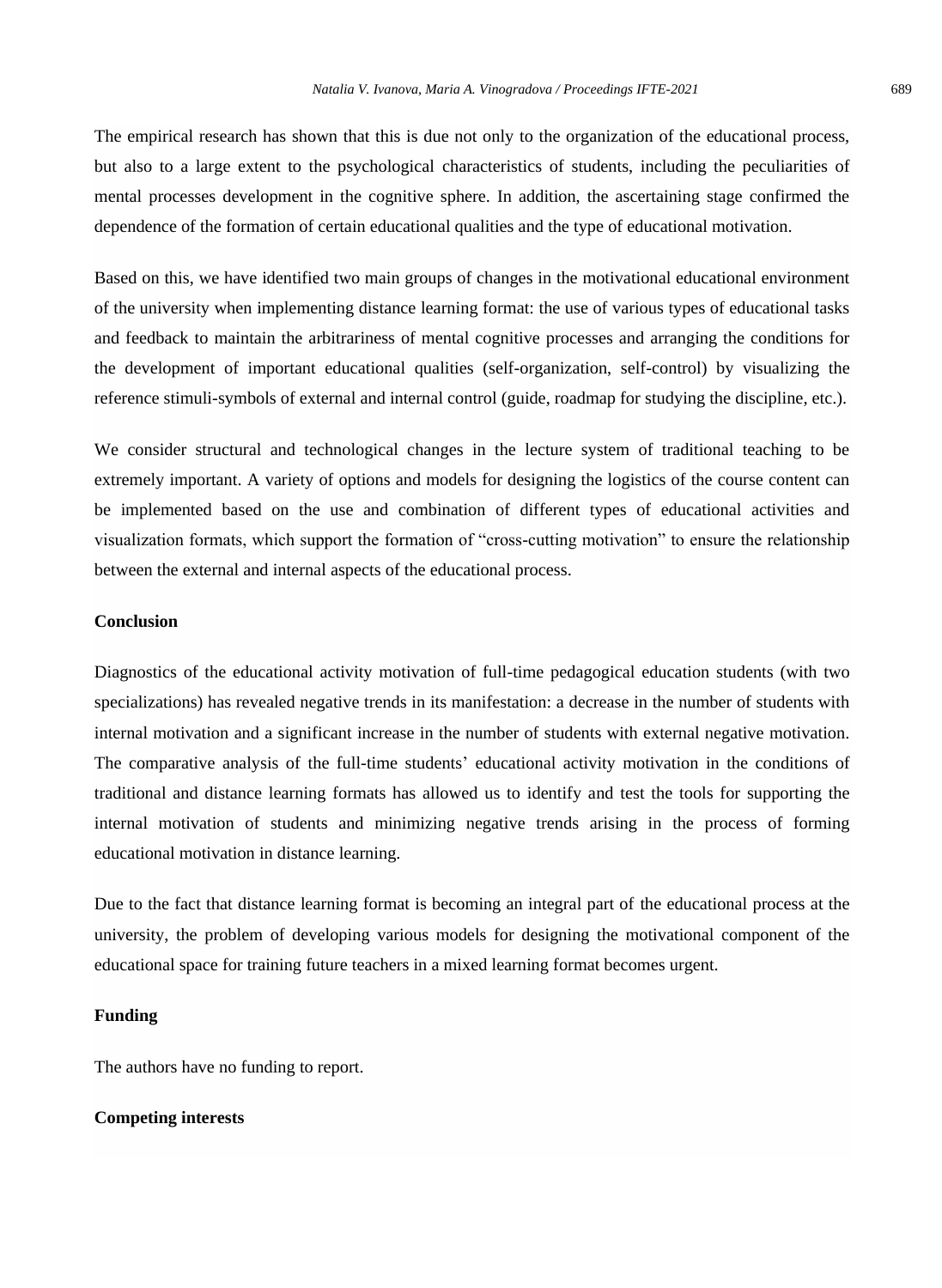The authors have declared that no competing interests exist.

# **Acknowledgements**

The authors have no support to report.

# **References**

- Afanasyeva, A. S. (2018). *Content and specificity of students' educational activity motivation in distance learning* (Extended abstract of Cand. Sci. (Psychology) Dissertation)*.* Yaroslavl: Yaroslavl State Pedagogical University named after K. D. Ushinsky.
- Amundsen, C. (1993). The evolution of theory in distance education. In D. Keegan (Ed.), *Theoretical Principles of Distance Education* (pp. 61-79). London: Routledge.
- Baath, J. (1994). Assignments in distance education an overview. *Epistolodidaktika*, *1*, 13-20.
- Bakshaeva, N. A. (2019). *Psychology of student motivation: Textbook for universities.* Moscow: Yurayt Publishing House.
- Bozhovich, L. I. (1972). *Studying the behavior motivation of children and adolescents*. Moscow: Pedagogika.
- Danilov, O. E. (2016). The solution of the problem of lack of students' learning motivation in remote education. *High School Pedagogy, 1*(4), 35-38.
- Deci, E. L. (1975). *Intrinsic motivation*. New York: Plenum.
- Epifanova, S. (2000). Formation of educational motivation. *Higher education in Russia, 3*, 106-107.
- Evdokimov, M. A. (2006). *Improvement of organizational forms of distance learning* (Extended abstract Dr. Sci. (Education) Dissertation)*.* Moscow: Samara State Pedagogical University.
- Galperin, P. Ya. (1998). *Psychology as an objective science: Selected psychological works.* Moscow: Institut prakticheskoy psikhologii.
- Garrison, D. R., & Anderson, T. D. (1999). Avoiding the industrialization of research universities: big and little distance education. *American Journal of Distance Education*, *13*(2), 48-63.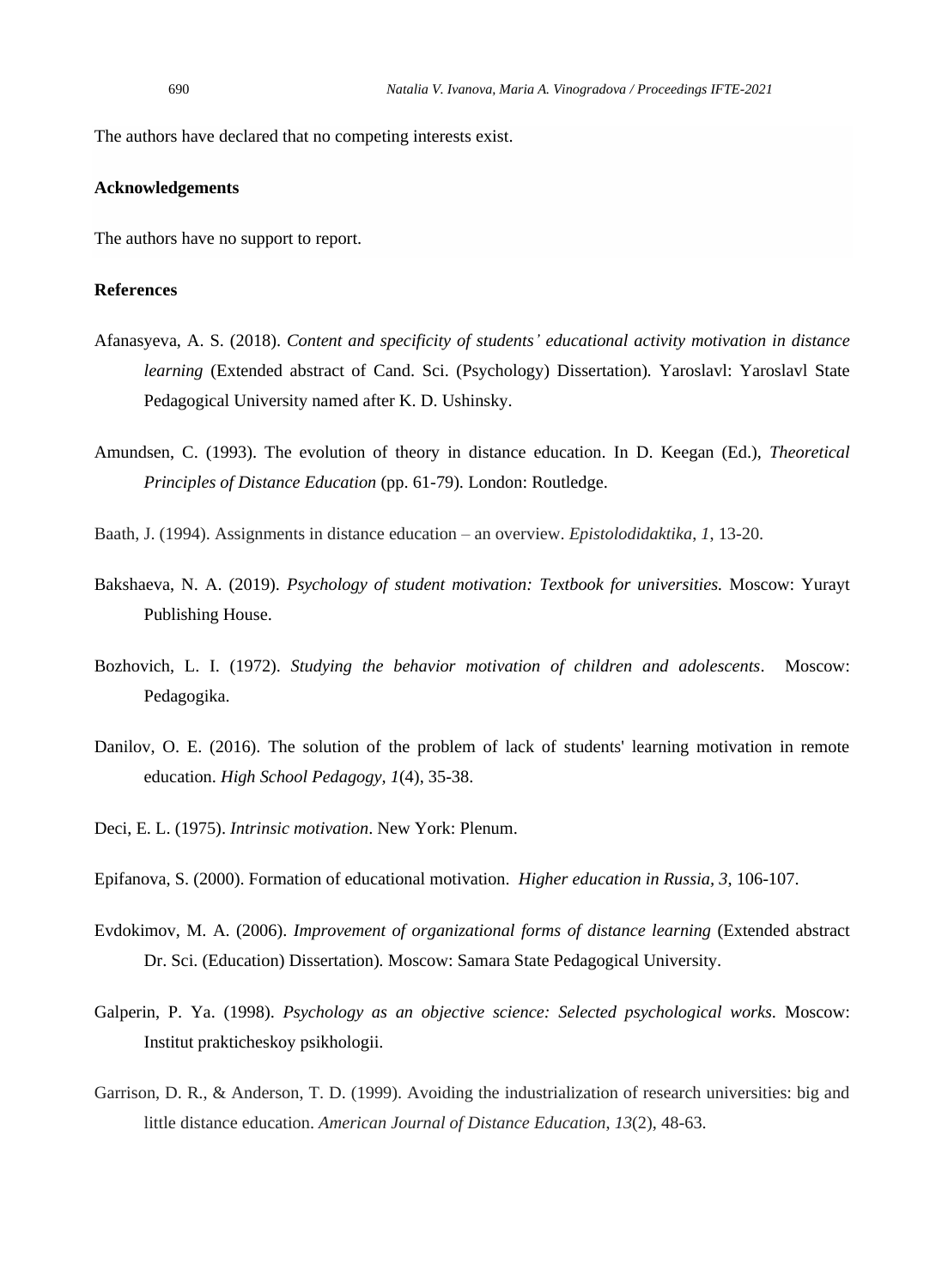- Gladkikh, I. B. (2019). Motivation in public remote education (Keller's model towards disabled students). *Economics and Management in the 21th century: Development Trends, 25*, 58-62.
- Golubeva, V. P. (2006). *Self-realization of student's personality in distance learning*. Perm: POIPKRO.
- Gordeeva, T. O. (2006). *Psychology of achievement motivation*. Moscow: Smysl; Akademiya Publishing Center.
- Gordeeva, T. O., & Osin, E.N. (2012). Differences in achievement motivation and learning motivation in students exhibiting different types of academic attainment (Unified State Examination (USE) scores, academic competition results, academic records). *Psikhologicheskie Issledovaniya, 5*(24), 4-4.
- Guay, F., Vallerand, R. J., & Blanchard, C. (2000). On the assessment of situational intrinsic and extrinsic motivation: The Situational Motivation Scale (SIMS). *Motivation and emotion*, *24*(3), 175-213.
- Gutkina, N. I., & Pechenkov, V. V. (2006). Dynamics of educational motivation of students from the second to the third grade. *Bulletin of Psychological Practice in Education, 3*(4), 46 -50.
- Holmberg, B. (1998). What is new and what is important in distance education? *Open praxis: The Bulletin of the International Council for Distance Education, 1*, 32-33.
- Ilyin, E. P. (2006). *Motivation and motives*. St. Petersburg: Piter.
- Ivannikov, A. D., & Izhvanov, Yu. L. (1998). *Education in the world and in Russia based on computer networks and information technologies: Achievements and prospects. Telecommunication networks and information resources*. Moscow: ITSPKPS.
- Jones, A., & Issroff, K. (2005). Learning technologies: Affective and social issues in computer-supported collaborative learning. *Computers & Education*, *44*(4), 395-408.
- Kononykhina, O. V. (2021). Students' motivation in distance learning. *International Journal of Humanities and Natural Sciences, 2-1*(53), 107-111.
- Kuzmina, N. V. (2002). *Methods of systemic pedagogical research*. Moscow: Narodnoe Obrazovanie.

Leontiev, A. N. (2005). *Activity. Consciousness. Personality*. Moscow: Smysl.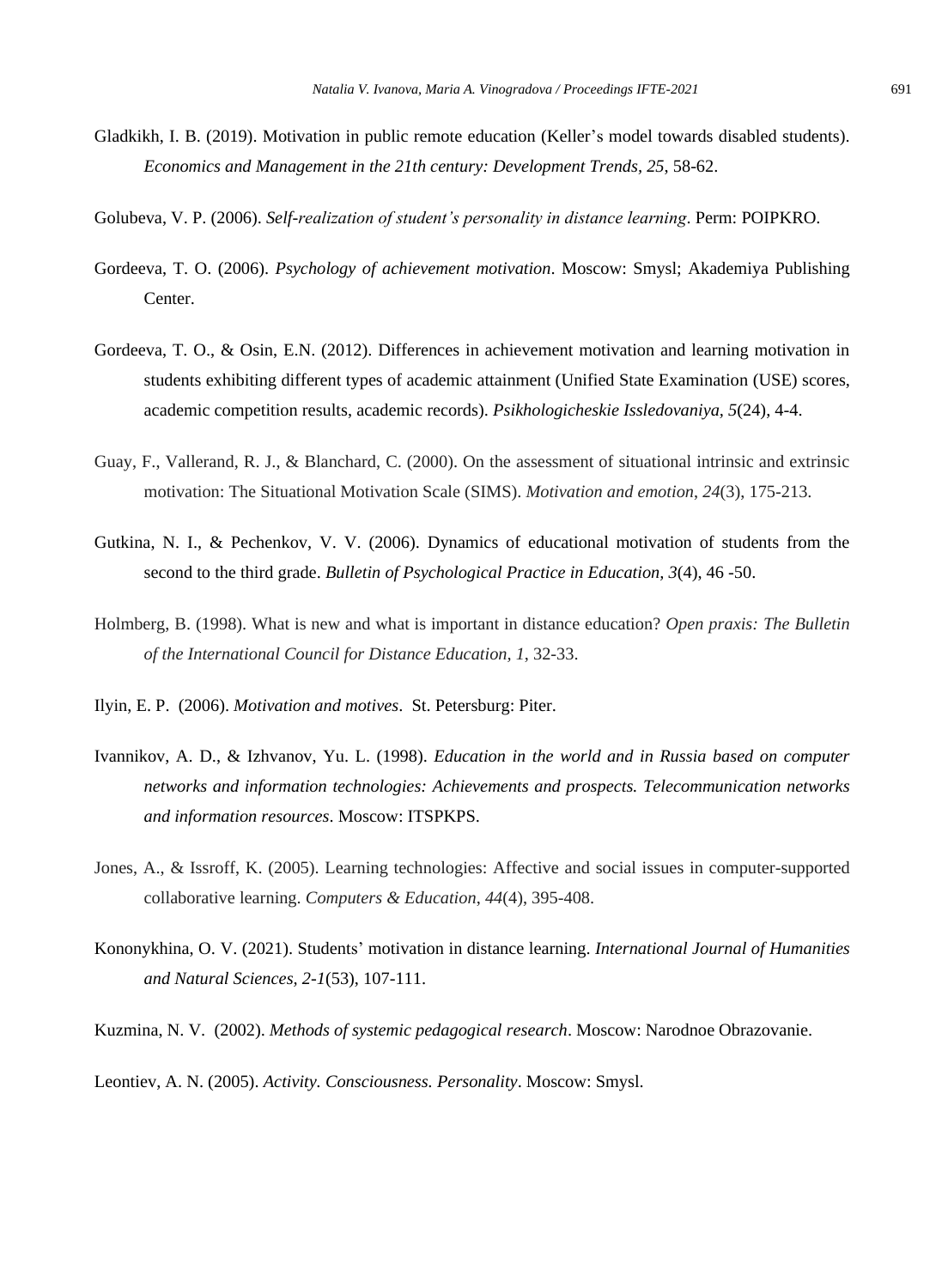- Lepper, M. R., Corpus, J. H., & Iyengar, S. S. (2005). Intrinsic and extrinsic motivational orientations in the classroom: Age differences and academic correlates. *Journal of Educational Psychology*, *97*(2), 184-196.
- Linnenbrink, E. A., & Pintrich, P. R. (2002). Motivation as an enabler for academic success. *School Psychology Review*, *31*(3), 313-327.
- Markova, A. K. (1990). *Formation of motivation for learning: Teacher's manual*. Moscow: Prosveshcheniye.
- Matyukhina, M. V. (1984). *Learning motivation of younger schoolchildren*. Moscow: Pedagogika.
- Meshkov, N. I., & Yashkova, A. N. (2018). Motivational sphere of students in higher education. *The Humanities and Education, 34*(2), 92-98.
- Nipper, S. (1989). Third Generation Distance Learning and Computer Conferencing. In R. Mason, & A. Kaye (Eds.), *Mindweave: Communication, Computers and Distance Education* (pp. 63-73). Oxford: Pergamon Press.
- Orlov, Yu. M. Tvorogova, N. D., & Shkurkin, V. I. (1988). *Stimulating the motivation to learn*. Moscow: Pedagogika.
- Ovchinnikov, M. V. (2008)*. The dynamics of motivation for teaching pedagogical university students and its formation* (Extended abstract of Cand. Sci. (Psychology) Dissertation). Yekaterinburg: Kurgan State University.
- Owens, J., Hardcastle, L. A., & Richardson, B. (2009). Learning from a distance: The experience of remote students. *International Journal of E-Learning & Distance Education, 23*(3), 53-74.
- Pavlova, N. A. (2005). *Motivation of educational activity of pedagogical university students* (Extended abstract of Cand. Sci. (Psychology) Dissertation). Yaroslavl: Yaroslavl State Pedagogical University named after K.D. Ushinsky.
- Polat, E. S. (Ed.). (1998). *Distance learning: Textbook. manual for students of pedagogical universities*. Moscow: VLADOS.
- Polat, E. S., Bukharkin, M. Yu., & Moiseeva, M. V. (2004). *Theory and practice of distance learning: A guide for students of higher pedagogical studies.* Moscow: Akademiya.